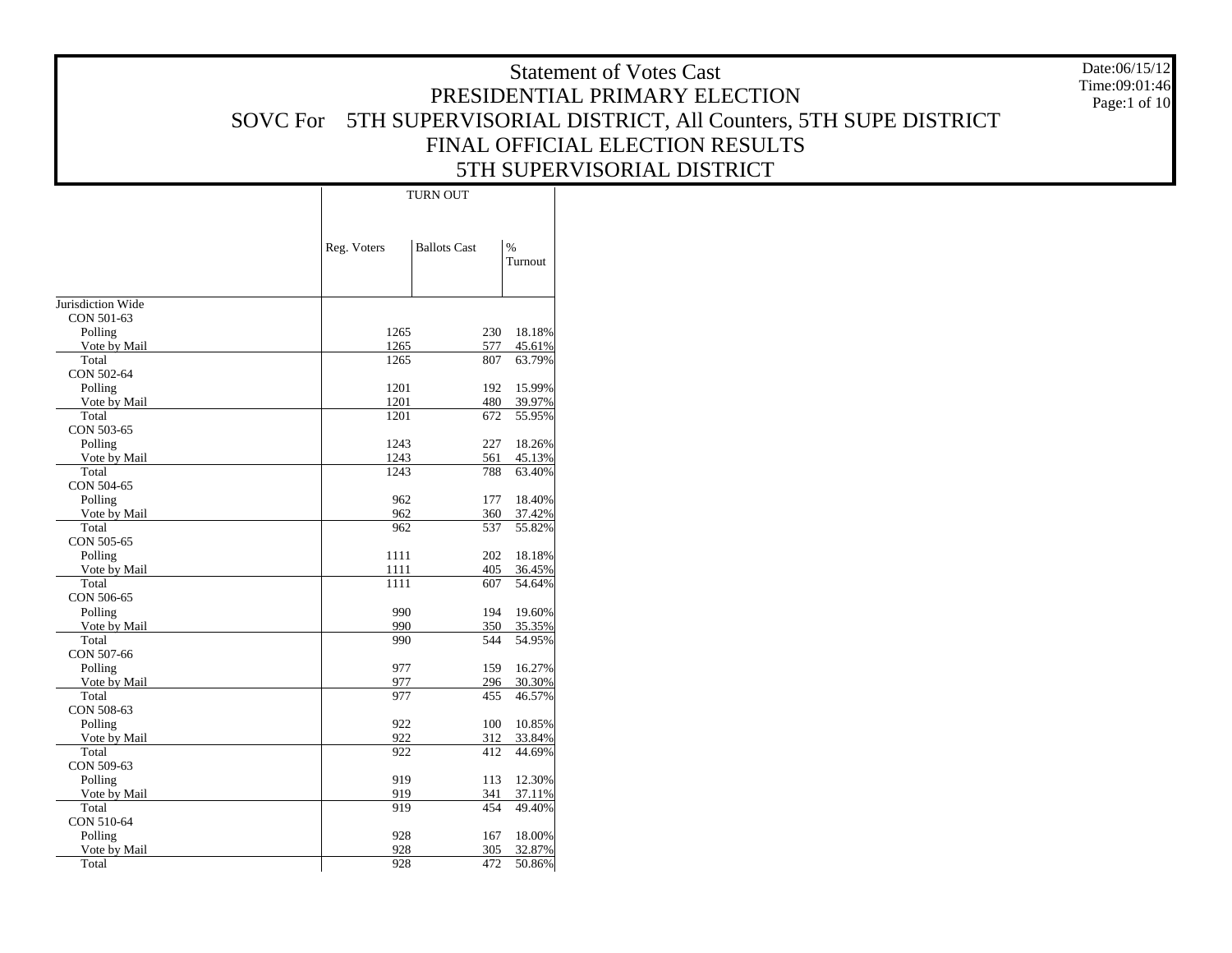|              |             | <b>TURN OUT</b>     |               |
|--------------|-------------|---------------------|---------------|
|              |             |                     |               |
|              | Reg. Voters | <b>Ballots Cast</b> | $\frac{0}{0}$ |
|              |             |                     | Turnout       |
|              |             |                     |               |
|              |             |                     |               |
| CON 511-67   |             |                     |               |
| Polling      | 941         | 177                 | 18.81%        |
| Vote by Mail | 941         | 310                 | 32.94%        |
| Total        | 941         | 487                 | 51.75%        |
| CON 512-67   |             |                     |               |
| Polling      | 788         | 105                 | 13.32%        |
| Vote by Mail | 788         | 198                 | 25.13%        |
| Total        | 788         | 303                 | 38.45%        |
| CON 513-66   |             |                     |               |
| Polling      | 962         | 164                 | 17.05%        |
| Vote by Mail | 962         | 264                 | 27.44%        |
| Total        | 962         | 428                 | 44.49%        |
| CON 514-66   |             |                     |               |
| Polling      | 855         | 132                 | 15.44%        |
| Vote by Mail | 855         | 285                 | 33.33%        |
| Total        | 855         | 417                 | 48.77%        |
| CON 515-68   |             |                     |               |
| Polling      | 832         | 75                  | 9.01%         |
| Vote by Mail | 832         | 313                 | 37.62%        |
| Total        | 832         | 388                 | 46.63%        |
| CON 516-69   |             |                     |               |
| Polling      | 959         | 109                 | 11.37%        |
| Vote by Mail | 959         | 238                 | 24.82%        |
| Total        | 959         | 347                 | 36.18%        |
| CON 517-69   |             |                     |               |
| Polling      | 1329        | 292                 | 21.97%        |
| Vote by Mail | 1329        | 494                 | 37.17%        |
| Total        | 1329        | 786                 | 59.14%        |
| CON 518-14   |             |                     |               |
| Polling      | 924         | 143                 | 15.48%        |
| Vote by Mail | 924         | 357                 | 38.64%        |
| Total        | 924         | 500                 | 54.11%        |
| CON 519-03   |             |                     |               |
| Polling      | 1177        | 122                 | 10.37%        |
| Vote by Mail | 1177        | 471                 | 40.02%        |
| Total        | 1177        | 593                 | 50.38%        |
| CON 520-06   |             |                     |               |
| Polling      | 685         | 80                  | 11.68%        |
| Vote by Mail | 685         | 334                 | 48.76%        |
| Total        | 685         | 414                 | 60.44%        |
| CON 521-70   |             |                     |               |

Date:06/15/12 Time:09:01:46Page:2 of 10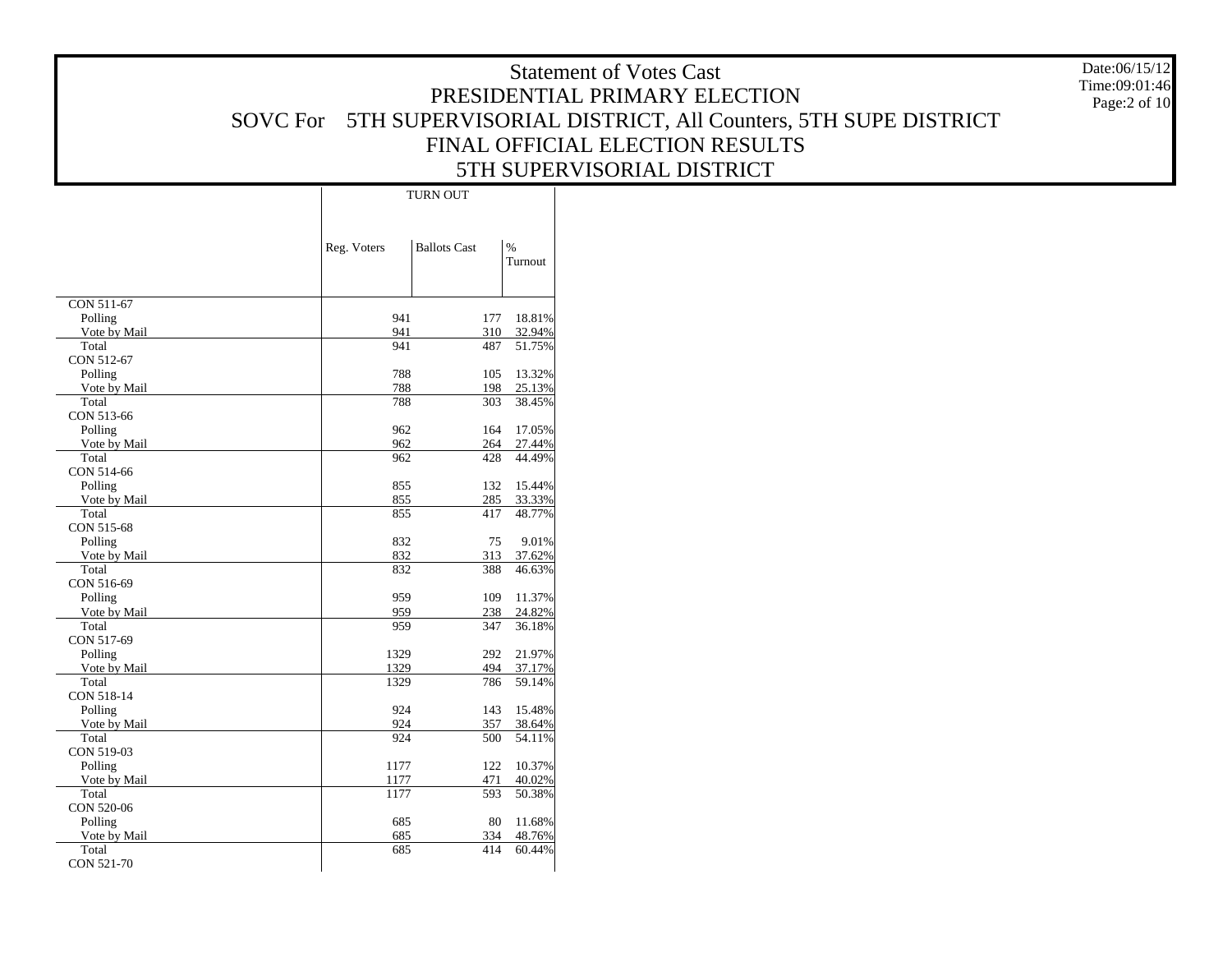|                         | <b>TURN OUT</b> |                     |                  |  |  |  |  |  |  |
|-------------------------|-----------------|---------------------|------------------|--|--|--|--|--|--|
|                         | Reg. Voters     | <b>Ballots Cast</b> | $\%$<br>Turnout  |  |  |  |  |  |  |
|                         |                 |                     |                  |  |  |  |  |  |  |
|                         |                 |                     |                  |  |  |  |  |  |  |
| Polling                 | 1037            | 256                 | 24.69%           |  |  |  |  |  |  |
| Vote by Mail            | 1037            | 357                 | 34.43%           |  |  |  |  |  |  |
| Total                   | 1037            | 613                 | 59.11%           |  |  |  |  |  |  |
| CON 522-71              |                 |                     | 23.78%           |  |  |  |  |  |  |
| Polling                 | 980<br>980      | 233<br>347          |                  |  |  |  |  |  |  |
| Vote by Mail<br>Total   | 980             | 580                 | 35.41%<br>59.18% |  |  |  |  |  |  |
| CON 523-71              |                 |                     |                  |  |  |  |  |  |  |
| Polling                 | 821             | 211                 | 25.70%           |  |  |  |  |  |  |
| Vote by Mail            | 821             | 211                 | 25.70%           |  |  |  |  |  |  |
| Total                   | 821             | 422                 | 51.40%           |  |  |  |  |  |  |
| CON 524-72              |                 |                     |                  |  |  |  |  |  |  |
| Polling                 | 879             | 117                 | 13.31%           |  |  |  |  |  |  |
| Vote by Mail            | 879             | 213                 | 24.23%           |  |  |  |  |  |  |
| Total                   | 879             | 330                 | 37.54%           |  |  |  |  |  |  |
| CON 525-73              |                 |                     |                  |  |  |  |  |  |  |
| Polling                 | 862             | 105                 | 12.18%           |  |  |  |  |  |  |
| Vote by Mail            | 862             | 215                 | 24.94%           |  |  |  |  |  |  |
| Total                   | 862             | 320                 | 37.12%           |  |  |  |  |  |  |
| CON 526-74              |                 |                     |                  |  |  |  |  |  |  |
| Polling                 | 888             | 98                  | 11.04%           |  |  |  |  |  |  |
| Vote by Mail            | 888             | 269                 | 30.29%           |  |  |  |  |  |  |
| Total                   | 888             | 367                 | 41.33%           |  |  |  |  |  |  |
| CON 527-74              |                 |                     |                  |  |  |  |  |  |  |
| Polling                 | 984             | 73                  | 7.42%            |  |  |  |  |  |  |
| Vote by Mail            | 984             | 299                 | 30.39%           |  |  |  |  |  |  |
| Total<br>CON 528-74     | 984             | 372                 | 37.80%           |  |  |  |  |  |  |
|                         | 833             | 26                  | 3.12%            |  |  |  |  |  |  |
| Polling<br>Vote by Mail | 833             | 40                  | 4.80%            |  |  |  |  |  |  |
| Total                   | 833             | 66                  | 7.92%            |  |  |  |  |  |  |
| CON 529-75              |                 |                     |                  |  |  |  |  |  |  |
| Polling                 | 792             | 86                  | 10.86%           |  |  |  |  |  |  |
| Vote by Mail            | 792             | 187                 | 23.61%           |  |  |  |  |  |  |
| Total                   | 792             | 273                 | 34.47%           |  |  |  |  |  |  |
| MB003                   |                 |                     |                  |  |  |  |  |  |  |
| Polling                 | 677             | $\mathbf{0}$        | 0.00%            |  |  |  |  |  |  |
| Vote by Mail            | 677             | 388                 | 57.31%           |  |  |  |  |  |  |
| Total                   | 677             | 388                 | 57.31%           |  |  |  |  |  |  |
| Total                   |                 |                     |                  |  |  |  |  |  |  |
| Polling                 | 28723           | 4365                | 15.20%           |  |  |  |  |  |  |

Date:06/15/12 Time:09:01:46Page:3 of 10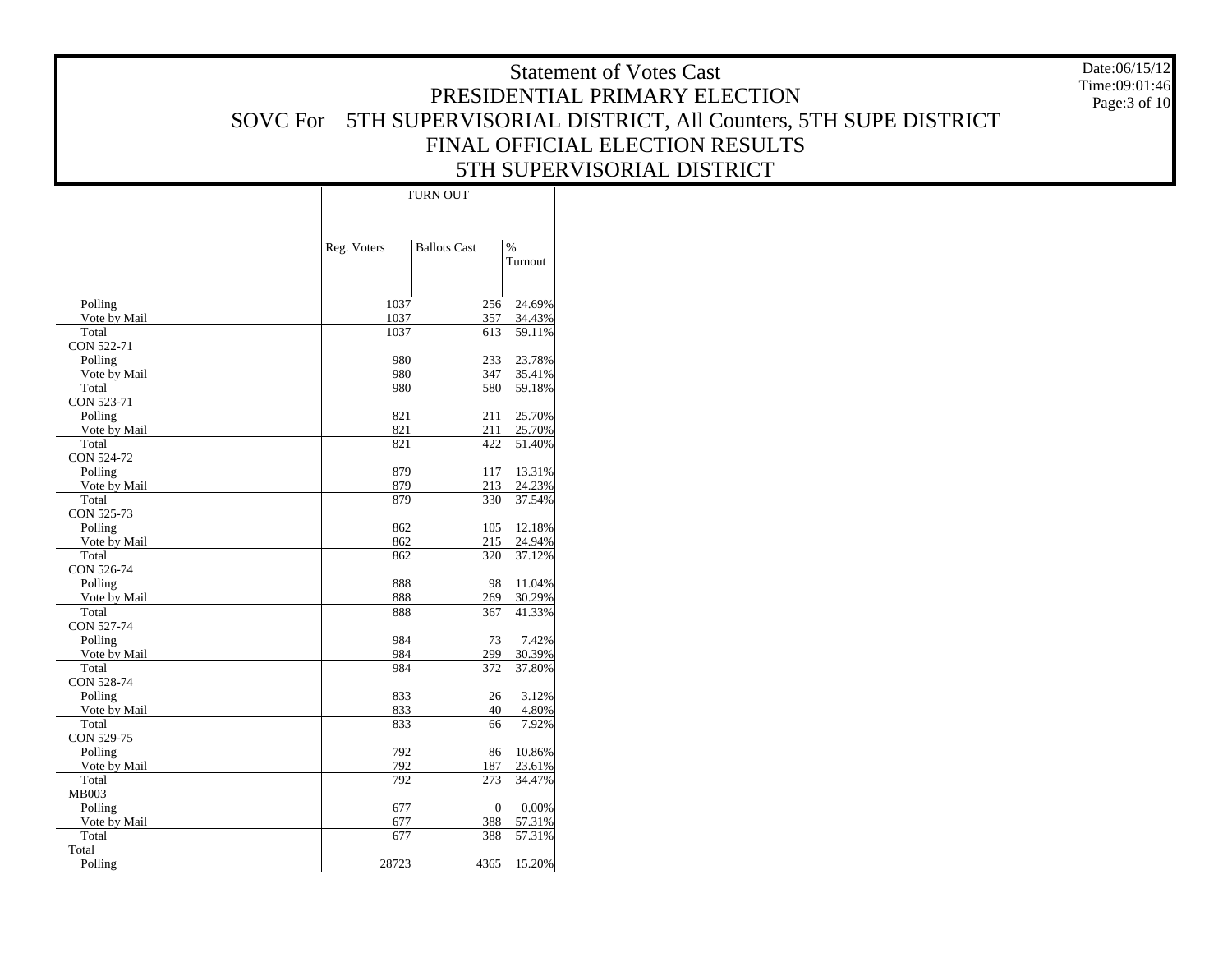Date:06/15/12 Time:09:01:46Page:4 of 10

|                                                                    |                | TURN OUT            |                          |
|--------------------------------------------------------------------|----------------|---------------------|--------------------------|
|                                                                    | Reg. Voters    | <b>Ballots Cast</b> | $\frac{0}{0}$<br>Turnout |
| Vote by Mail                                                       | 28723          | 9777                | 34.04%                   |
| Total                                                              | 28723          | 14142               | 49.24%                   |
| CONGRESSIONAL<br>24TH CONGRESSIONAL DISTRICT<br>Polling            | 28723          | 4365                | 15.20%                   |
| Vote by Mail                                                       | 28723          | 9777                | 34.04%                   |
| Total                                                              | 28723          | 14142               | 49.24%                   |
| Total                                                              |                |                     |                          |
| Polling                                                            | 28723          | 4365                | 15.20%                   |
| Vote by Mail                                                       | 28723          | 9777                | 34.04%                   |
| Total                                                              | 28723          | 14142               | 49.24%                   |
| <b>SENATE</b><br>17TH SENATORIAL DISTRICT                          |                |                     |                          |
| Polling                                                            | 28723          | 4365                | 15.20%                   |
| Vote by Mail                                                       | 28723          | 9777                | 34.04%                   |
| Total                                                              | 28723          | 14142               | 49.24%                   |
| Total                                                              |                |                     |                          |
| Polling                                                            | 28723          | 4365                | 15.20%                   |
| Vote by Mail<br>Total                                              | 28723<br>28723 | 9777<br>14142       | 34.04%<br>49.24%         |
|                                                                    |                |                     |                          |
| ASSEMBLY<br>35TH ASSEMBLY DISTRICT                                 |                |                     |                          |
| Polling                                                            | 28723          | 4365                | 15.20%                   |
| Vote by Mail<br>Total                                              | 28723<br>28723 | 9777<br>14142       | 34.04%<br>49.24%         |
| Total                                                              |                |                     |                          |
| Polling                                                            | 28723          | 4365                | 15.20%                   |
| Vote by Mail                                                       | 28723          | 9777                | 34.04%                   |
| Total                                                              | 28723          | 14142               | 49.24%                   |
| <b>BOARD OF EQUALIZATION</b><br>STATE BOARD OF EQUALIZATION DIST 2 |                |                     |                          |
| Polling                                                            | 28723          | 4365                | 15.20%                   |
| Vote by Mail                                                       | 28723          | 9777                | 34.04%                   |
| Total                                                              | 28723          | 14142               | 49.24%                   |
| Total                                                              |                |                     |                          |
| Polling                                                            | 28723          | 4365                | 15.20%                   |
| Vote by Mail                                                       | 28723          | 9777                | 34.04%                   |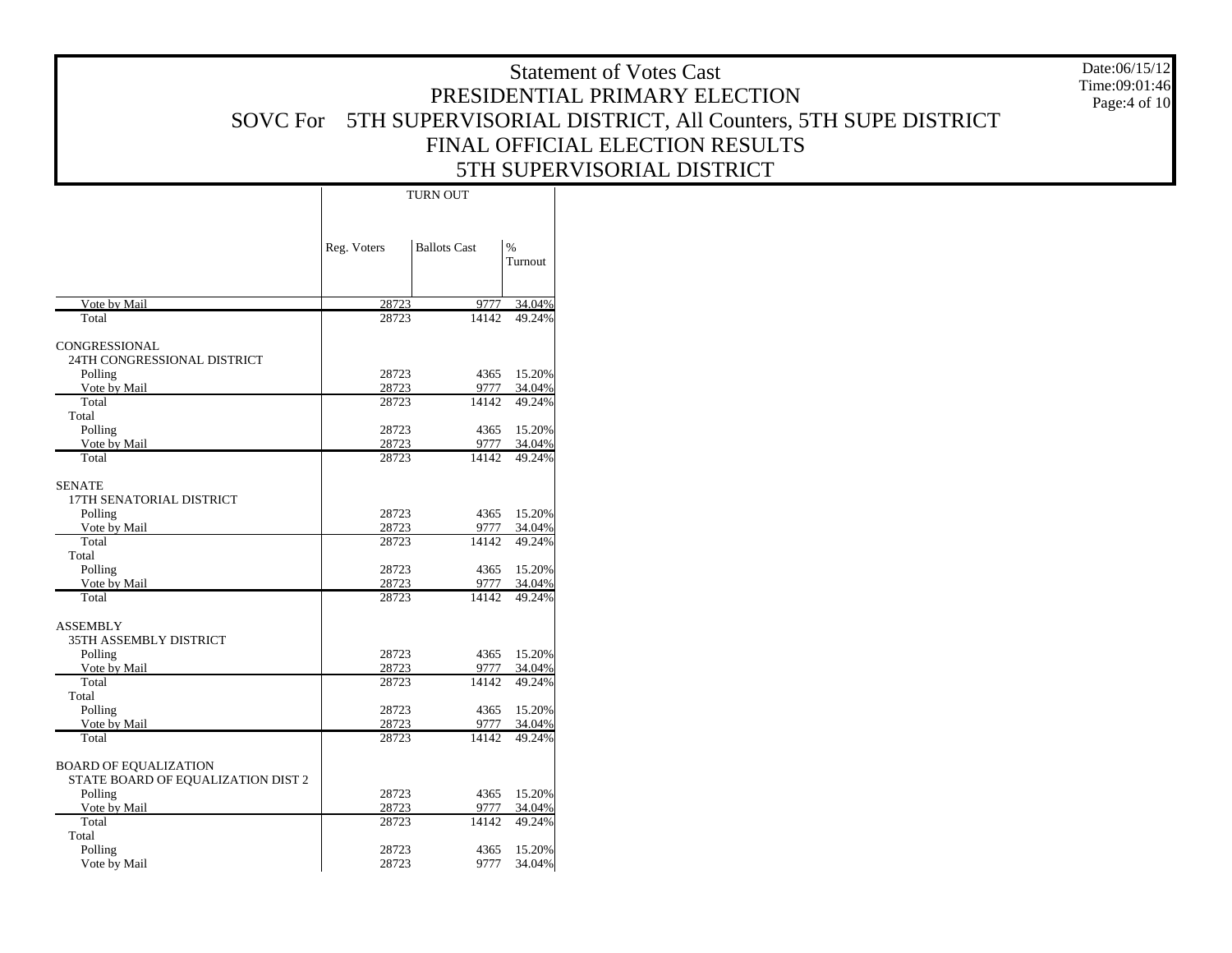Date:06/15/12 Time:09:01:46Page:5 of 10

|                                                       |             | <b>TURN OUT</b>     |                          |
|-------------------------------------------------------|-------------|---------------------|--------------------------|
|                                                       | Reg. Voters | <b>Ballots Cast</b> | $\frac{0}{0}$<br>Turnout |
| Total                                                 | 28723       | 14142               | 49.24%                   |
| SUPERVISOR/COMMISSIONER<br>5TH SUPERVISORIAL DISTRICT |             |                     |                          |
| Polling                                               | 28723       | 4365                | 15.20%                   |
| Vote by Mail                                          | 28723       | 9777                | 34.04%                   |
| Total<br>Total                                        | 28723       | 14142               | 49.24%                   |
| Polling                                               | 28723       | 4365                | 15.20%                   |
| Vote by Mail                                          | 28723       | 9777                | 34.04%                   |
| Total                                                 | 28723       | 14142               | 49.24%                   |
| <b>CITIES</b>                                         |             |                     |                          |
| <b>CITY OF SAN LUIS OBISPO</b>                        |             |                     |                          |
| Polling                                               | 5238        | 505                 | 9.64%                    |
| Vote by Mail                                          | 5238        | 1223                | 23.35%                   |
| Total                                                 | 5238        | 1728                | 32.99%                   |
| <b>CITY OF ATASCADERO</b>                             |             |                     |                          |
| Polling                                               | 15855       | 2523                | 15.91%                   |
| Vote by Mail                                          | 15855       | 5595                | 35.29%                   |
| Total                                                 | 15855       | 8118                | 51.20%                   |
| UNINCORPORATED AREAS                                  |             |                     |                          |
| Polling                                               | 7630        | 1337                | 17.52%                   |
| Vote by Mail                                          | 7630        | 2959                | 38.78%                   |
| Total                                                 | 7630        | 4296                | 56.30%                   |
| Total                                                 |             |                     |                          |
| Polling                                               | 28723       | 4365                | 15.20%                   |
| Vote by Mail                                          | 28723       | 9777                | 34.04%                   |
| Total                                                 | 28723       | 14142               | 49.24%                   |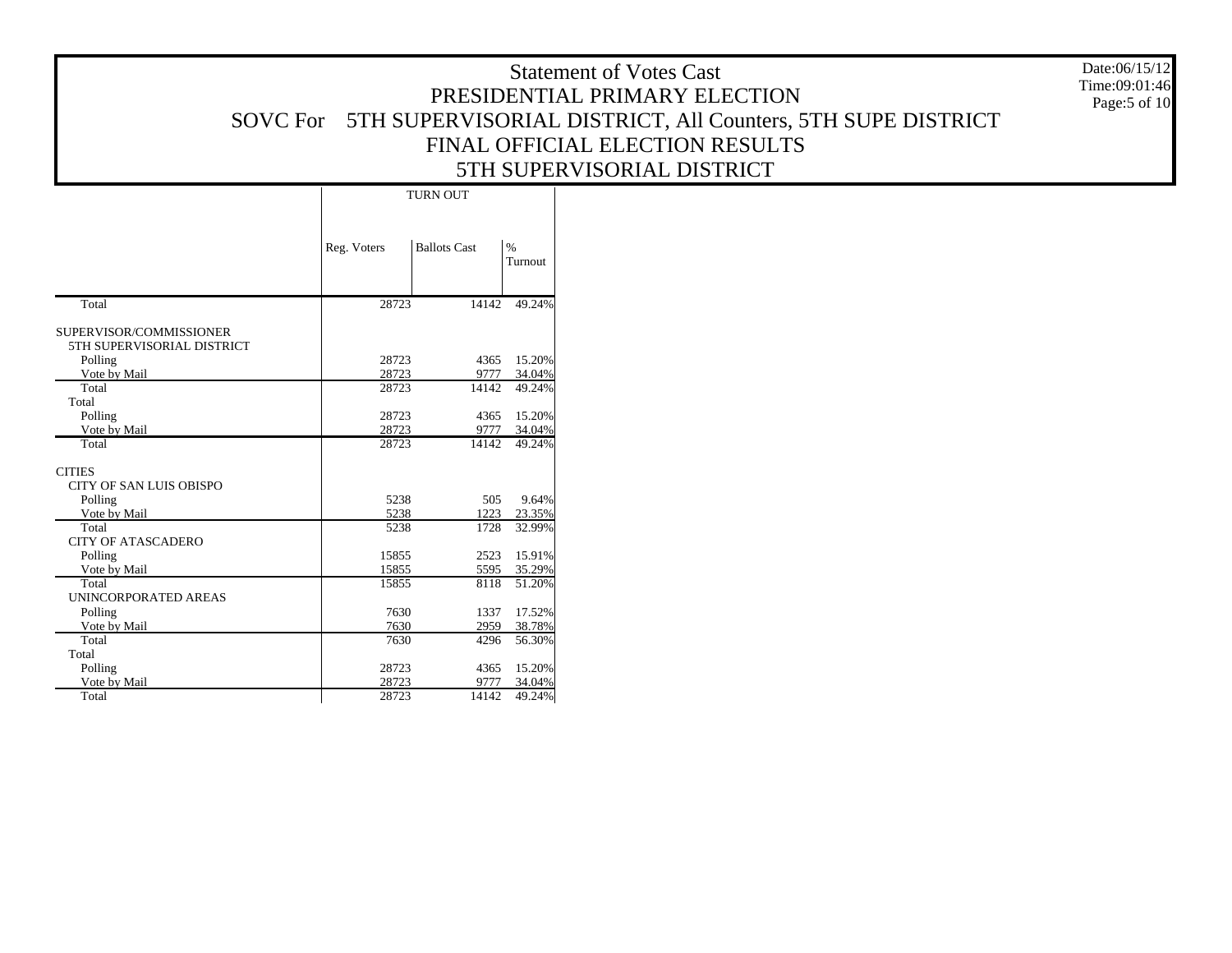Date:06/15/12 Time:09:01:46Page:6 of 10

|                   |             | COUNTY SUPERVISOR 5th District |                    |                                 |                            |                             |                         |            |                              |            |                |       |  |
|-------------------|-------------|--------------------------------|--------------------|---------------------------------|----------------------------|-----------------------------|-------------------------|------------|------------------------------|------------|----------------|-------|--|
|                   | Reg. Voters | <b>Ballots Cast</b>            | <b>Total Votes</b> | Number of<br><b>Blank Votes</b> | Number<br>of Over<br>Votes | <b>Of</b><br>Under<br>Votes | Number DEBBIE ARNOLD    |            | JAMES R.<br><b>PATTERSON</b> |            | Write-In Votes |       |  |
| Jurisdiction Wide |             |                                |                    |                                 |                            |                             |                         |            |                              |            |                |       |  |
| CON 501-63        |             |                                |                    |                                 |                            |                             |                         |            |                              |            |                |       |  |
| Polling           | 1265        | 230                            | 227                | 3                               | $\boldsymbol{0}$           |                             | $\boldsymbol{0}$        | 106 46.70% |                              | 121 53.30% | $\mathbf{0}$   | 0.00% |  |
| Vote by Mail      | 1265        | 577                            | 563                | 14                              | $\overline{0}$             |                             | $\boldsymbol{0}$<br>342 | 60.75%     | 219                          | 38.90%     | $\overline{2}$ | 0.36% |  |
| Total             | 1265        | 807                            | 790                | 17                              | $\Omega$                   |                             | $\Omega$<br>448         | 56.71%     | 340                          | 43.04%     | $\overline{2}$ | 0.25% |  |
| CON 502-64        |             |                                |                    |                                 |                            |                             |                         |            |                              |            |                |       |  |
| Polling           | 1201        | 192                            | 189                | 3                               | $\mathbf{0}$               |                             | $\boldsymbol{0}$<br>109 | 57.67%     | 79                           | 41.80%     |                | 0.53% |  |
| Vote by Mail      | 1201        | 480                            | 470                | 9                               |                            |                             | $\mathbf{0}$<br>287     | 61.06%     | 182                          | 38.72%     | $\mathbf{1}$   | 0.21% |  |
| Total             | 1201        | 672                            | 659                | 12                              |                            |                             | $\mathbf{0}$<br>396     | 60.09%     | 261                          | 39.61%     | $\overline{2}$ | 0.30% |  |
| CON 503-65        |             |                                |                    |                                 |                            |                             |                         |            |                              |            |                |       |  |
| Polling           | 1243        | 227                            | 223                | $\overline{4}$                  | $\overline{0}$             |                             | $\mathbf{0}$            | 110 49.33% |                              | 113 50.67% | $\overline{0}$ | 0.00% |  |
| Vote by Mail      | 1243        | 561                            | 545                | 16                              |                            | $\overline{0}$              | $\boldsymbol{0}$        | 276 50.64% | 269                          | 49.36%     | $\overline{0}$ | 0.00% |  |
| Total             | 1243        | 788                            | 768                | 20                              |                            | $\Omega$                    | $\mathbf{0}$            | 386 50.26% |                              | 382 49.74% | $\mathbf{0}$   | 0.00% |  |
| CON 504-65        |             |                                |                    |                                 |                            |                             |                         |            |                              |            |                |       |  |
| Polling           | 962         | 177                            | 173                | 4                               | $\boldsymbol{0}$           |                             | $\boldsymbol{0}$<br>99  | 57.23%     | 74                           | 42.77%     | $\mathbf{0}$   | 0.00% |  |
| Vote by Mail      | 962         | 360                            | 351                | 9                               | $\overline{0}$             |                             | $\mathbf{0}$<br>228     | 64.96%     | 122                          | 34.76%     |                | 0.28% |  |
| Total             | 962         | 537                            | 524                | 13                              | $\Omega$                   |                             | $\Omega$<br>327         | 62.40%     |                              | 196 37.40% | 1              | 0.19% |  |
| CON 505-65        |             |                                |                    |                                 |                            |                             |                         |            |                              |            |                |       |  |
| Polling           | 1111        | 202                            | 199                | $\mathfrak{Z}$                  | $\mathbf{0}$               |                             | $\boldsymbol{0}$        | 122 61.31% | 77                           | 38.69%     | $\overline{0}$ | 0.00% |  |
| Vote by Mail      | 1111        | 405                            | 391                | 14                              | $\overline{0}$             |                             | $\mathbf{0}$<br>229     | 58.57%     | 161                          | 41.18%     |                | 0.26% |  |
| Total             | 1111        | 607                            | 590                | 17                              | $\Omega$                   |                             | $\mathbf{0}$            | 351 59.49% |                              | 238 40.34% |                | 0.17% |  |
| CON 506-65        |             |                                |                    |                                 |                            |                             |                         |            |                              |            |                |       |  |
| Polling           | 990         | 194                            | 192                | $\overline{2}$                  | $\overline{0}$             |                             | $\mathbf{0}$<br>93      | 48.44%     |                              | 99 51.56%  | $\overline{0}$ | 0.00% |  |
| Vote by Mail      | 990         | 350                            | 346                | $\overline{4}$                  |                            | $\overline{0}$              | $\boldsymbol{0}$<br>215 | 62.14%     | 131                          | 37.86%     | $\overline{0}$ | 0.00% |  |
| Total             | 990         | 544                            | 538                | 6                               | $\Omega$                   |                             | $\Omega$<br>308         | 57.25%     | 230                          | 42.75%     | $\overline{0}$ | 0.00% |  |
| CON 507-66        |             |                                |                    |                                 |                            |                             |                         |            |                              |            |                |       |  |
| Polling           | 977         | 159                            | 158                | $\mathbf{1}$                    | $\mathbf{0}$               |                             | $\boldsymbol{0}$<br>89  | 56.33%     | 69                           | 43.67%     | $\mathbf{0}$   | 0.00% |  |
| Vote by Mail      | 977         | 296                            | 288                | 8                               | $\overline{0}$             |                             | $\mathbf{0}$<br>161     | 55.90%     | 127                          | 44.10%     | $\overline{0}$ | 0.00% |  |
| Total             | 977         | 455                            | 446                | 9                               | $\Omega$                   |                             | $\Omega$<br>250         | 56.05%     | 196                          | 43.95%     | $\overline{0}$ | 0.00% |  |
| CON 508-63        |             |                                |                    |                                 |                            |                             |                         |            |                              |            |                |       |  |
| Polling           | 922         | 100                            | 96                 | $\overline{4}$                  | $\mathbf{0}$               |                             | $\mathbf{0}$            | 52 54.17%  | 44                           | 45.83%     | $\overline{0}$ | 0.00% |  |
| Vote by Mail      | 922         | 312                            | 304                | 8                               | $\overline{0}$             |                             | $\mathbf{0}$<br>196     | 64.47%     | 108                          | 35.53%     | $\overline{0}$ | 0.00% |  |
| Total             | 922         | 412                            | 400                | 12                              | $\Omega$                   |                             | $\mathbf{0}$<br>248     | 62.00%     | 152                          | 38.00%     | $\overline{0}$ | 0.00% |  |
| CON 509-63        |             |                                |                    |                                 |                            |                             |                         |            |                              |            |                |       |  |
| Polling           | 919         | 113                            | 110                | 3                               | $\mathbf{0}$               |                             | $\boldsymbol{0}$<br>73  | 66.36%     | 37                           | 33.64%     | $\overline{0}$ | 0.00% |  |
| Vote by Mail      | 919         | 341                            | 333                | 8                               | $\overline{0}$             |                             | $\boldsymbol{0}$<br>192 | 57.66%     | 139                          | 41.74%     | $\overline{c}$ | 0.60% |  |
| Total             | 919         | 454                            | 443                | 11                              | $\Omega$                   |                             | $\theta$<br>265         | 59.82%     | 176                          | 39.73%     | 2              | 0.45% |  |
| CON 510-64        |             |                                |                    |                                 |                            |                             |                         |            |                              |            |                |       |  |
| Polling           | 928         | 167                            | 164                | 3                               | $\mathbf{0}$               |                             | $\mathbf{0}$<br>81      | 49.39%     | 82                           | 50.00%     |                | 0.61% |  |
| Vote by Mail      | 928         | 305                            | 298                | $\tau$                          | $\overline{0}$             |                             | $\mathbf{0}$<br>170     | 57.05%     | 128                          | 42.95%     | $\Omega$       | 0.00% |  |
| Total             | 928         | 472                            | 462                | 10                              | $\theta$                   |                             | $\mathbf{0}$            | 251 54.33% |                              | 210 45.45% |                | 0.22% |  |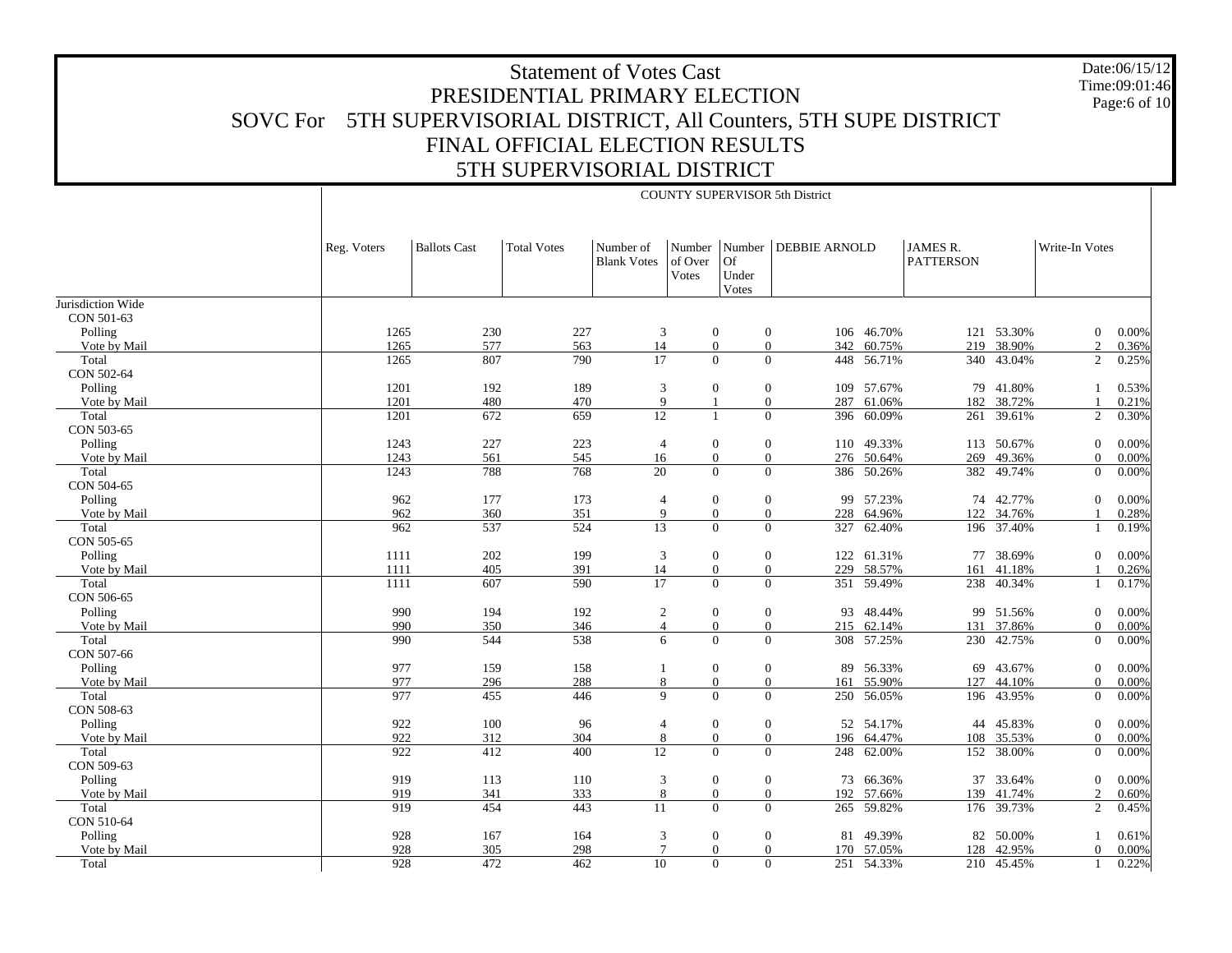Date:06/15/12 Time:09:01:46Page:7 of 10

|                     |             | <b>COUNTY SUPERVISOR 5th District</b> |                    |                                 |                                   |                                              |                      |            |                                     |            |                |       |
|---------------------|-------------|---------------------------------------|--------------------|---------------------------------|-----------------------------------|----------------------------------------------|----------------------|------------|-------------------------------------|------------|----------------|-------|
|                     | Reg. Voters | <b>Ballots Cast</b>                   | <b>Total Votes</b> | Number of<br><b>Blank Votes</b> | Number<br>of Over<br><b>Votes</b> | Number<br><b>Of</b><br>Under<br><b>Votes</b> | <b>DEBBIE ARNOLD</b> |            | <b>JAMES R.</b><br><b>PATTERSON</b> |            | Write-In Votes |       |
| <b>CON 511-67</b>   |             |                                       |                    |                                 |                                   |                                              |                      |            |                                     |            |                |       |
| Polling             | 941         | 177                                   | 177                | $\boldsymbol{0}$                | $\mathbf{0}$                      | $\overline{0}$                               |                      | 73 41.24%  | 104                                 | 58.76%     | $\overline{0}$ | 0.00% |
| Vote by Mail        | 941         | 310                                   | 302                |                                 | 8<br>$\mathbf{0}$                 | $\mathbf{0}$                                 | 154                  | 50.99%     | 145                                 | 48.01%     | 3              | 0.99% |
| Total<br>CON 512-67 | 941         | 487                                   | 479                | 8                               | $\theta$                          | $\overline{0}$                               | 227                  | 47.39%     |                                     | 249 51.98% | 3              | 0.63% |
| Polling             | 788         | 105                                   | 105                |                                 | $\overline{0}$<br>$\mathbf{0}$    | $\mathbf{0}$                                 | 62                   | 59.05%     | 43                                  | 40.95%     | $\overline{0}$ | 0.00% |
| Vote by Mail        | 788         | 198                                   | 194                |                                 | $\overline{0}$<br>$\overline{4}$  | $\overline{0}$                               | 127                  | 65.46%     | 67                                  | 34.54%     | $\Omega$       | 0.00% |
| Total<br>CON 513-66 | 788         | 303                                   | 299                |                                 | $\overline{4}$<br>$\Omega$        | $\overline{0}$                               | 189                  | 63.21%     |                                     | 110 36.79% | $\overline{0}$ | 0.00% |
| Polling             | 962         | 164                                   | 152                | 12                              | $\theta$                          | $\mathbf{0}$                                 | 82                   | 53.95%     | 70                                  | 46.05%     | $\overline{0}$ | 0.00% |
| Vote by Mail        | 962         | 264                                   | 258                | 6                               | $\overline{0}$                    | $\overline{0}$                               | 137                  | 53.10%     | 121                                 | 46.90%     | $\Omega$       | 0.00% |
| Total<br>CON 514-66 | 962         | 428                                   | 410                | 18                              |                                   | $\Omega$<br>$\overline{0}$                   |                      | 219 53.41% |                                     | 191 46.59% | $\overline{0}$ | 0.00% |
| Polling             | 855         | 132                                   | 128                | $\overline{4}$                  | $\theta$                          | $\mathbf{0}$                                 | 80                   | 62.50%     | 48                                  | 37.50%     | $\theta$       | 0.00% |
| Vote by Mail        | 855         | 285                                   | 279                |                                 | $\boldsymbol{0}$<br>6             | $\mathbf{0}$                                 | 184                  | 65.95%     | 93                                  | 33.33%     | 2              | 0.72% |
| Total               | 855         | 417                                   | 407                | 10                              | $\Omega$                          | $\theta$                                     | 264                  | 64.86%     |                                     | 141 34.64% | 2              | 0.49% |
| CON 515-68          |             |                                       |                    |                                 |                                   |                                              |                      |            |                                     |            |                |       |
| Polling             | 832         | 75                                    | 75                 | $\mathbf{0}$                    | $\theta$                          | $\mathbf{0}$                                 | 49                   | 65.33%     |                                     | 26 34.67%  | $\overline{0}$ | 0.00% |
| Vote by Mail        | 832         | 313                                   | 307                |                                 | $\overline{0}$<br>6               | $\overline{0}$                               |                      | 186 60.59% | 121                                 | 39.41%     | $\Omega$       | 0.00% |
| Total<br>CON 516-69 | 832         | 388                                   | 382                | 6                               | $\theta$                          | $\overline{0}$                               | 235                  | 61.52%     | 147                                 | 38.48%     | $\overline{0}$ | 0.00% |
| Polling             | 959         | 109                                   | 107                | $\overline{c}$                  | $\mathbf{0}$                      | $\mathbf{0}$                                 | 65                   | 60.75%     | 42                                  | 39.25%     | $\overline{0}$ | 0.00% |
| Vote by Mail        | 959         | 238                                   | 225                | 13                              | $\overline{0}$                    | $\mathbf{0}$                                 | 121                  | 53.78%     | 104                                 | 46.22%     | $\overline{0}$ | 0.00% |
| Total<br>CON 517-69 | 959         | 347                                   | 332                | $\overline{15}$                 | $\Omega$                          | $\overline{0}$                               | 186                  | 56.02%     | 146                                 | 43.98%     | $\overline{0}$ | 0.00% |
| Polling             | 1329        | 292                                   | 286                | 6                               | $\theta$                          | $\mathbf{0}$                                 |                      | 175 61.19% | 111                                 | 38.81%     | $\theta$       | 0.00% |
| Vote by Mail        | 1329        | 494                                   | 482                | 12                              | $\overline{0}$                    | $\mathbf{0}$                                 | 285                  | 59.13%     | 197                                 | 40.87%     | $\overline{0}$ | 0.00% |
| Total<br>CON 518-14 | 1329        | 786                                   | 768                | 18                              | $\Omega$                          | $\overline{0}$                               | 460                  | 59.90%     | 308                                 | 40.10%     | $\overline{0}$ | 0.00% |
| Polling             | 924         | 143                                   | 139                | $\overline{4}$                  | $\overline{0}$                    | $\mathbf{0}$                                 | 97                   | 69.78%     | 42                                  | 30.22%     | $\overline{0}$ | 0.00% |
| Vote by Mail        | 924         | 357                                   | 344                | 13                              | $\Omega$                          | $\overline{0}$                               | 265                  | 77.03%     | 79                                  | 22.97%     | $\Omega$       | 0.00% |
| Total<br>CON 519-03 | 924         | 500                                   | 483                | 17                              | $\overline{0}$                    | $\overline{0}$                               | 362                  | 74.95%     | 121                                 | 25.05%     | $\overline{0}$ | 0.00% |
|                     |             |                                       |                    |                                 |                                   |                                              |                      |            |                                     |            |                |       |
| Polling             | 1177        | 122                                   | 116                | 6                               | $\mathbf{0}$                      | $\boldsymbol{0}$                             | 84                   | 72.41%     | 32                                  | 27.59%     | $\overline{0}$ | 0.00% |
| Vote by Mail        | 1177        | 471                                   | 451                | 20                              | $\overline{0}$                    | $\overline{0}$                               | 322                  | 71.40%     | 128                                 | 28.38%     |                | 0.22% |
| Total<br>CON 520-06 | 1177        | 593                                   | 567                | 26                              | $\overline{0}$                    | $\mathbf{0}$                                 | 406                  | 71.60%     | 160                                 | 28.22%     |                | 0.18% |
| Polling             | 685         | 80                                    | 75                 | 5                               | $\mathbf{0}$                      | $\mathbf{0}$                                 | 52                   | 69.33%     | 22                                  | 29.33%     |                | 1.33% |
| Vote by Mail        | 685         | 334                                   | 324                | 10                              | $\mathbf{0}$                      | $\overline{0}$                               | 250                  | 77.16%     | 73                                  | 22.53%     |                | 0.31% |
| Total<br>CON 521-70 | 685         | 414                                   | 399                | 15                              | $\Omega$                          | $\overline{0}$                               | 302                  | 75.69%     |                                     | 95 23.81%  | 2              | 0.50% |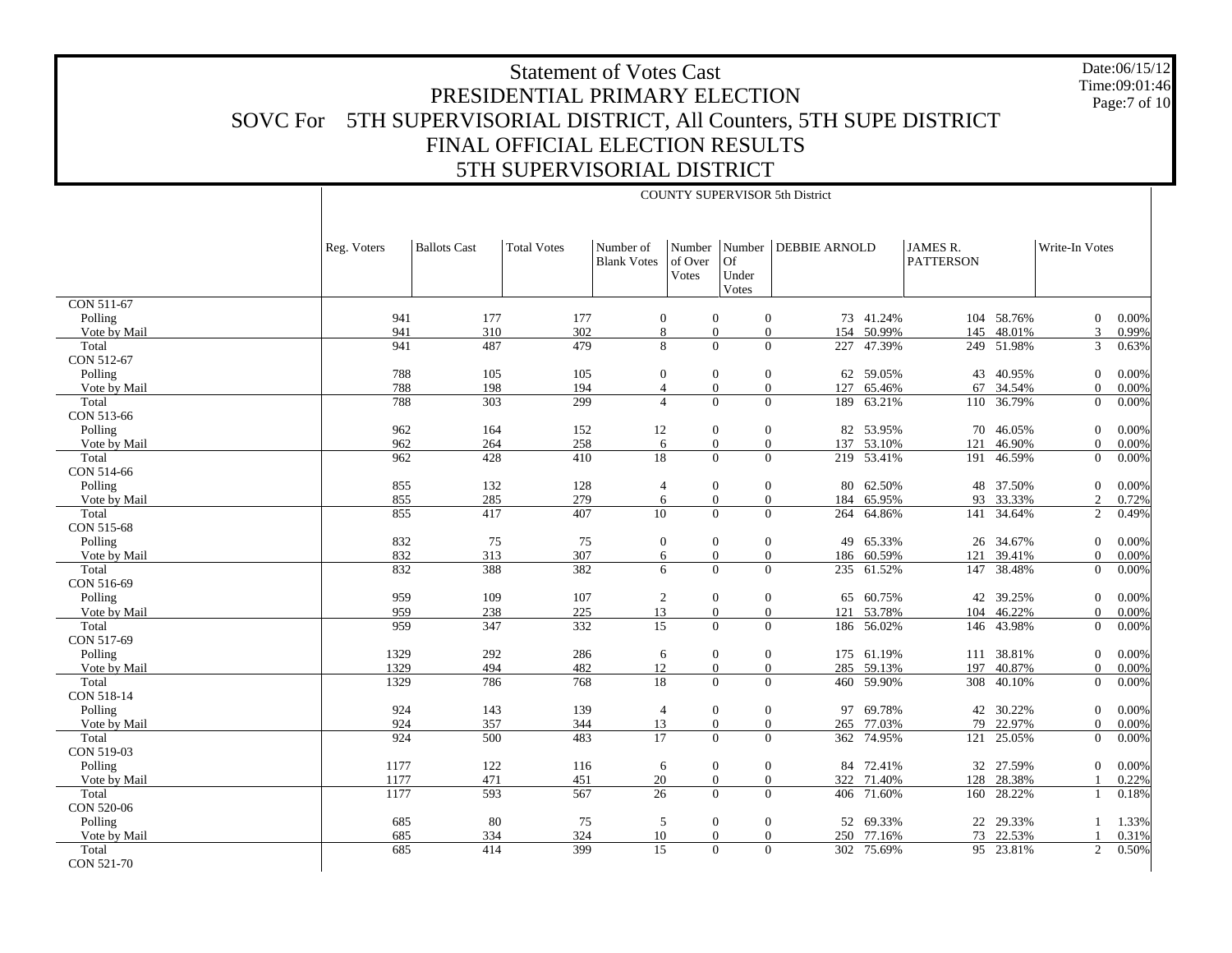Date:06/15/12 Time:09:01:46Page:8 of 10

|              |             | <b>COUNTY SUPERVISOR 5th District</b> |                    |                                 |                                   |                                       |                          |             |                              |             |                |       |
|--------------|-------------|---------------------------------------|--------------------|---------------------------------|-----------------------------------|---------------------------------------|--------------------------|-------------|------------------------------|-------------|----------------|-------|
|              | Reg. Voters | <b>Ballots Cast</b>                   | <b>Total Votes</b> | Number of<br><b>Blank Votes</b> | Number<br>of Over<br><b>Votes</b> | Number<br><b>Of</b><br>Under<br>Votes | <b>DEBBIE ARNOLD</b>     |             | JAMES R.<br><b>PATTERSON</b> |             | Write-In Votes |       |
| Polling      | 1037        | 256                                   | 255                |                                 | $\Omega$                          |                                       | $\overline{0}$           | 183 71.76%  |                              | 72 28.24%   | $\overline{0}$ | 0.00% |
| Vote by Mail | 1037        | 357                                   | 356                |                                 | $\Omega$                          |                                       | 247<br>$\theta$          | 69.38%      | 108                          | 30.34%      |                | 0.28% |
| Total        | 1037        | 613                                   | 611                | $\overline{c}$                  | $\theta$                          |                                       | $\overline{0}$<br>430    | 70.38%      | 180                          | 29.46%      |                | 0.16% |
| CON 522-71   |             |                                       |                    |                                 |                                   |                                       |                          |             |                              |             |                |       |
| Polling      | 980         | 233                                   | 231                | $\sqrt{2}$                      | $\mathbf{0}$                      |                                       | $\mathbf{0}$<br>119      | 51.52%      | 112                          | 48.48%      | $\overline{0}$ | 0.00% |
| Vote by Mail | 980         | 347                                   | 336                | 11                              | $\mathbf{0}$                      |                                       | $\mathbf{0}$<br>191      | 56.85%      | 145                          | 43.15%      | $\overline{0}$ | 0.00% |
| Total        | 980         | 580                                   | 567                | 13                              | $\Omega$                          |                                       | $\overline{0}$<br>310    | 54.67%      | 257                          | 45.33%      | $\overline{0}$ | 0.00% |
| CON 523-71   |             |                                       |                    |                                 |                                   |                                       |                          |             |                              |             |                |       |
| Polling      | 821         | 211                                   | 209                | $\sqrt{2}$                      | $\mathbf{0}$                      |                                       | $\mathbf{0}$<br>90       | 43.06%      | 119                          | 56.94%      | $\overline{0}$ | 0.00% |
| Vote by Mail | 821         | 211                                   | 204                | $\tau$                          | $\theta$                          |                                       | $\overline{0}$<br>104    | 50.98%      | 99                           | 48.53%      |                | 0.49% |
| Total        | 821         | 422                                   | 413                | 9                               | $\Omega$                          |                                       | $\overline{0}$<br>194    | 46.97%      | 218                          | 52.78%      |                | 0.24% |
| CON 524-72   |             |                                       |                    |                                 |                                   |                                       |                          |             |                              |             |                |       |
| Polling      | 879         | 117                                   | 113                | $\overline{4}$                  | $\theta$                          |                                       | $\mathbf{0}$<br>25       | 22.12%      | 88                           | 77.88%      | $\overline{0}$ | 0.00% |
| Vote by Mail | 879         | 213                                   | 198                | 15                              | $\mathbf{0}$                      |                                       | $\overline{0}$<br>67     | 33.84%      | 130                          | 65.66%      |                | 0.51% |
| Total        | 879         | 330                                   | 311                | 19                              |                                   | $\overline{0}$                        | $\overline{0}$<br>92     | 29.58%      | 218                          | 70.10%      |                | 0.32% |
| CON 525-73   |             |                                       |                    |                                 |                                   |                                       |                          |             |                              |             |                |       |
| Polling      | 862         | 105                                   | 96                 | 9                               | $\mathbf{0}$                      |                                       | $\boldsymbol{0}$         | 17 17.71%   | 78                           | 81.25%      | -1             | 1.04% |
| Vote by Mail | 862         | 215                                   | 202                | 13                              | $\theta$                          |                                       | $\overline{0}$<br>75     | 37.13%      | 127                          | 62.87%      | $\overline{0}$ | 0.00% |
| Total        | 862         | 320                                   | 298                | $\overline{22}$                 | $\overline{0}$                    |                                       | $\mathbf{0}$<br>92       | 30.87%      |                              | 205 68.79%  | -1             | 0.34% |
| CON 526-74   |             |                                       |                    |                                 |                                   |                                       |                          |             |                              |             |                |       |
| Polling      | 888         | 98                                    | 94                 | $\overline{4}$                  | $\mathbf{0}$                      |                                       | $\mathbf{0}$<br>27       | 28.72%      |                              | 66 70.21%   |                | 1.06% |
| Vote by Mail | 888         | 269                                   | 262                | $7\phantom{.0}$                 | $\mathbf{0}$                      |                                       | $\mathbf{0}$<br>88       | 33.59%      | 173                          | 66.03%      |                | 0.38% |
| Total        | 888         | 367                                   | 356                | 11                              | $\theta$                          |                                       | $\overline{0}$           | 115 32.30%  |                              | 239 67.13%  | $\overline{2}$ | 0.56% |
| CON 527-74   |             |                                       |                    |                                 |                                   |                                       |                          |             |                              |             |                |       |
| Polling      | 984         | 73                                    | 68                 | 5                               | $\theta$                          |                                       | $\mathbf{0}$<br>20       | 29.41%      | 48                           | 70.59%      | $\mathbf{0}$   | 0.00% |
| Vote by Mail | 984         | 299                                   | 281                | 17                              |                                   |                                       | $\overline{0}$<br>102    | 36.30%      | 179                          | 63.70%      | $\Omega$       | 0.00% |
| Total        | 984         | 372                                   | 349                | $\overline{22}$                 |                                   |                                       | $\overline{0}$           | 122 34.96%  | 227                          | 65.04%      | $\overline{0}$ | 0.00% |
| CON 528-74   |             |                                       |                    |                                 |                                   |                                       |                          |             |                              |             |                |       |
| Polling      | 833         | 26                                    | 21                 | 5                               | $\theta$                          |                                       | $\mathbf{0}$             | 10 47.62%   |                              | 11 52.38%   | $\overline{0}$ | 0.00% |
| Vote by Mail | 833         | $40\,$                                | 35                 | 5                               | $\boldsymbol{0}$                  |                                       | $\mathbf{0}$             | 15 42.86%   |                              | 20 57.14%   | $\overline{0}$ | 0.00% |
| Total        | 833         | 66                                    | 56                 | 10                              | $\Omega$                          |                                       | $\overline{0}$<br>25     | 44.64%      | 31                           | 55.36%      | $\overline{0}$ | 0.00% |
| CON 529-75   |             |                                       |                    |                                 |                                   |                                       |                          |             |                              |             |                |       |
| Polling      | 792         | 86                                    | 85                 | $\mathbf{1}$                    | $\mathbf{0}$                      |                                       | $\mathbf{0}$<br>28       | 32.94%      | 56                           | 65.88%      |                | 1.18% |
| Vote by Mail | 792         | 187                                   | 175                | 12                              | $\theta$                          |                                       | $\mathbf{0}$<br>57       | 32.57%      | 117                          | 66.86%      |                | 0.57% |
| Total        | 792         | 273                                   | 260                | 13                              | $\Omega$                          |                                       | $\theta$<br>85           | 32.69%      | 173                          | 66.54%      | 2              | 0.77% |
| MB003        |             |                                       |                    |                                 |                                   |                                       |                          |             |                              |             |                |       |
| Polling      | 677         | $\mathbf{0}$                          | $\mathbf{0}$       | $\boldsymbol{0}$                | $\mathbf{0}$                      |                                       | $\mathbf{0}$<br>$\Omega$ |             | $\Omega$                     |             | $\overline{0}$ |       |
| Vote by Mail | 677         | 388                                   | 383                | 5<br>5                          | $\mathbf{0}$                      |                                       | $\mathbf{0}$<br>257      | 67.10%      |                              | 123 32.11%  | 3              | 0.78% |
| Total        | 677         | 388                                   | 383                |                                 | $\Omega$                          |                                       | $\overline{0}$<br>257    | 67.10%      | 123                          | 32.11%      | 3              | 0.78% |
| Total        |             |                                       |                    |                                 |                                   |                                       |                          |             |                              |             |                |       |
| Polling      | 28723       | 4365                                  | 4263               | 102                             |                                   | $\overline{0}$                        | $\mathbf{0}$             | 2272 53.30% |                              | 1985 46.56% | 6              | 0.14% |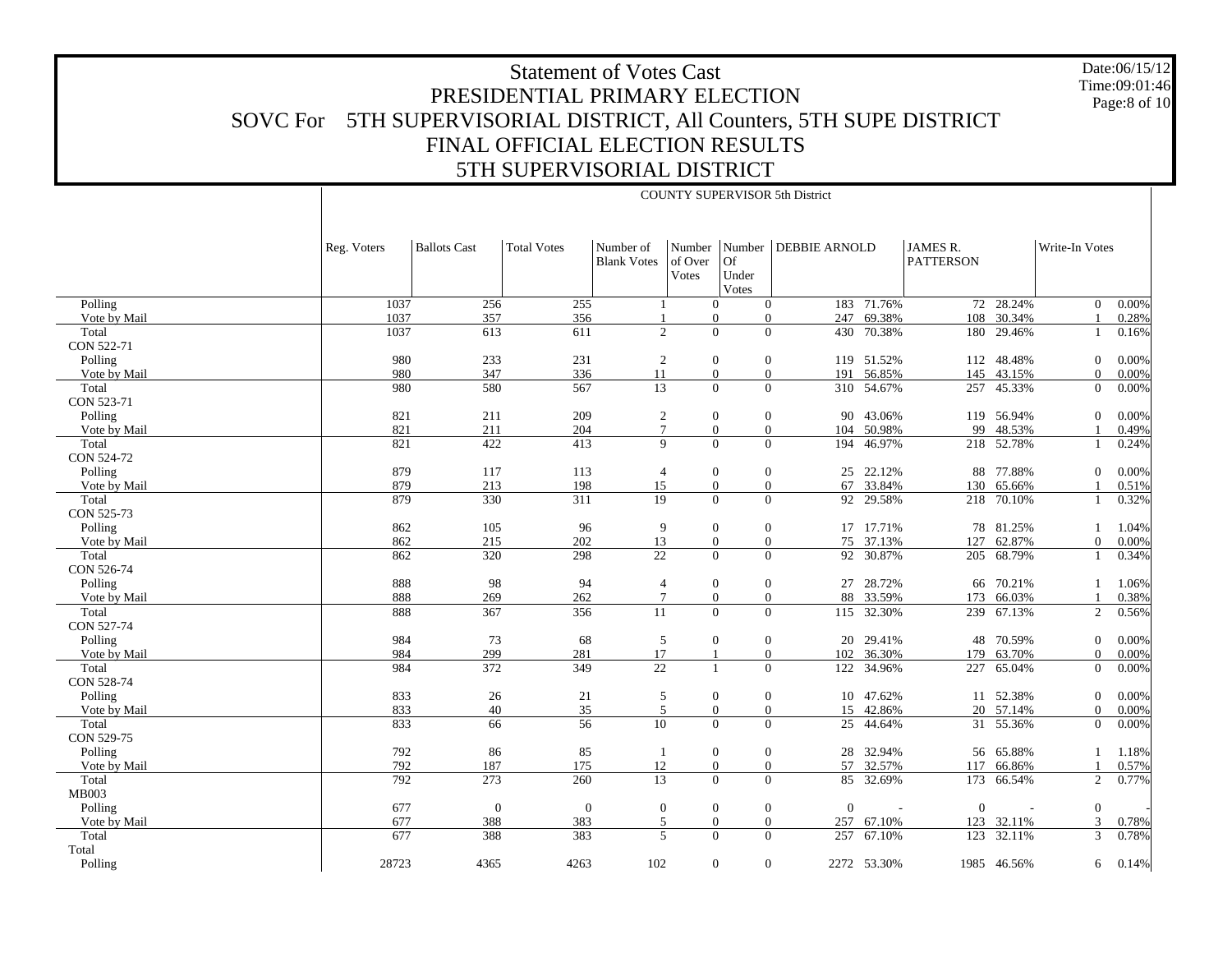Date:06/15/12 Time:09:01:46Page:9 of 10

|                                                                    | <b>COUNTY SUPERVISOR 5th District</b> |                     |                    |                                 |                            |                      |                        |             |                              |             |                 |       |
|--------------------------------------------------------------------|---------------------------------------|---------------------|--------------------|---------------------------------|----------------------------|----------------------|------------------------|-------------|------------------------------|-------------|-----------------|-------|
|                                                                    | Reg. Voters                           | <b>Ballots Cast</b> | <b>Total Votes</b> | Number of<br><b>Blank Votes</b> | Number<br>of Over<br>Votes | Of<br>Under<br>Votes | Number   DEBBIE ARNOLD |             | JAMES R.<br><b>PATTERSON</b> |             | Write-In Votes  |       |
| Vote by Mail                                                       | 28723                                 | 9777                | 9487               | 288                             |                            | 2                    | $\overline{0}$         | 5530 58.29% |                              | 3935 41.48% | 22              | 0.23% |
| Total                                                              | 28723                                 | 14142               | 13750              | 390                             |                            | 2                    | $\theta$               | 7802 56.74% |                              | 5920 43.05% | 28              | 0.20% |
| CONGRESSIONAL<br>24TH CONGRESSIONAL DISTRICT<br>Polling            | 28723                                 | 4365                | 4263               | 102                             |                            | 0                    | $\mathbf{0}$           | 2272 53.30% |                              | 1985 46.56% | 6               | 0.14% |
| Vote by Mail                                                       | 28723                                 | 9777                | 9487               | 288                             |                            | $\overline{2}$       | $\theta$               | 5530 58.29% |                              | 3935 41.48% | 22              | 0.23% |
| Total<br>Total                                                     | 28723                                 | 14142               | 13750              | 390                             |                            | $\overline{2}$       | $\theta$               | 7802 56.74% |                              | 5920 43.05% | 28              | 0.20% |
| Polling                                                            | 28723                                 | 4365                | 4263               | 102                             |                            | $\mathbf{0}$         | $\mathbf{0}$           | 2272 53.30% |                              | 1985 46.56% | 6               | 0.14% |
| Vote by Mail                                                       | 28723                                 | 9777                | 9487               | 288                             |                            | $\mathfrak{D}$       | $\theta$               | 5530 58.29% |                              | 3935 41.48% | 22              | 0.23% |
| Total                                                              | 28723                                 | 14142               | 13750              | 390                             |                            | $\mathfrak{2}$       | $\Omega$               | 7802 56.74% |                              | 5920 43.05% | $\overline{28}$ | 0.20% |
| <b>SENATE</b><br>17TH SENATORIAL DISTRICT                          |                                       |                     |                    |                                 |                            |                      |                        |             |                              |             |                 |       |
| Polling                                                            | 28723                                 | 4365                | 4263               | 102                             |                            | $\mathbf{0}$         | $\mathbf{0}$           | 2272 53.30% |                              | 1985 46.56% | 6               | 0.14% |
| Vote by Mail                                                       | 28723                                 | 9777                | 9487               | 288                             |                            | $\overline{2}$       | $\mathbf{0}$           | 5530 58.29% |                              | 3935 41.48% | 22              | 0.23% |
| Total<br>Total                                                     | 28723                                 | 14142               | 13750              | 390                             |                            | $\overline{2}$       | $\Omega$               | 7802 56.74% |                              | 5920 43.05% | 28              | 0.20% |
| Polling                                                            | 28723                                 | 4365                | 4263               | 102                             |                            | $\overline{0}$       | $\theta$               | 2272 53.30% |                              | 1985 46.56% | 6               | 0.14% |
| Vote by Mail                                                       | 28723                                 | 9777                | 9487               | 288                             |                            | $\overline{c}$       | $\theta$               | 5530 58.29% | 3935                         | 41.48%      | 22              | 0.23% |
| Total                                                              | 28723                                 | 14142               | 13750              | 390                             |                            | $\mathfrak{D}$       | $\Omega$               | 7802 56.74% |                              | 5920 43.05% | 28              | 0.20% |
| <b>ASSEMBLY</b><br>35TH ASSEMBLY DISTRICT                          |                                       |                     |                    |                                 |                            |                      |                        |             |                              |             |                 |       |
| Polling                                                            | 28723                                 | 4365                | 4263               | 102                             |                            | $\overline{0}$       | $\theta$               | 2272 53.30% |                              | 1985 46.56% | 6               | 0.14% |
| Vote by Mail                                                       | 28723                                 | 9777                | 9487               | 288                             |                            | 2                    | $\mathbf{0}$           | 5530 58.29% | 3935                         | 41.48%      | 22              | 0.23% |
| Total<br>Total                                                     | 28723                                 | 14142               | 13750              | 390                             |                            | 2                    | $\theta$<br>7802       | 56.74%      | 5920                         | 43.05%      | 28              | 0.20% |
| Polling                                                            | 28723                                 | 4365                | 4263               | 102                             |                            | $\mathbf{0}$         | $\mathbf{0}$           | 2272 53.30% |                              | 1985 46.56% | 6               | 0.14% |
| Vote by Mail                                                       | 28723                                 | 9777                | 9487               | 288                             |                            | $\mathfrak{D}$       | $\theta$               | 5530 58.29% | 3935                         | 41.48%      | 22              | 0.23% |
| Total                                                              | 28723                                 | 14142               | 13750              | 390                             |                            | $\overline{2}$       | $\overline{0}$         | 7802 56.74% |                              | 5920 43.05% | 28              | 0.20% |
| <b>BOARD OF EQUALIZATION</b><br>STATE BOARD OF EQUALIZATION DIST 2 |                                       |                     |                    |                                 |                            |                      |                        |             |                              |             |                 |       |
| Polling                                                            | 28723                                 | 4365                | 4263               | 102                             |                            | $\mathbf{0}$         | $\mathbf{0}$           | 2272 53.30% |                              | 1985 46.56% | 6               | 0.14% |
| Vote by Mail                                                       | 28723                                 | 9777                | 9487               | 288                             |                            | 2                    | $\theta$               | 5530 58.29% | 3935                         | 41.48%      | 22              | 0.23% |
| Total                                                              | 28723                                 | 14142               | 13750              | 390                             |                            | $\overline{c}$       | $\theta$               | 7802 56.74% | 5920                         | 43.05%      | 28              | 0.20% |
| Total                                                              |                                       |                     |                    |                                 |                            |                      |                        |             |                              |             |                 |       |
| Polling                                                            | 28723                                 | 4365                | 4263               | 102                             |                            | $\overline{0}$       | $\mathbf{0}$           | 2272 53.30% | 1985                         | 46.56%      | 6               | 0.14% |
| Vote by Mail                                                       | 28723                                 | 9777                | 9487               | 288                             |                            | 2                    | $\theta$               | 5530 58.29% |                              | 3935 41.48% | 22              | 0.23% |